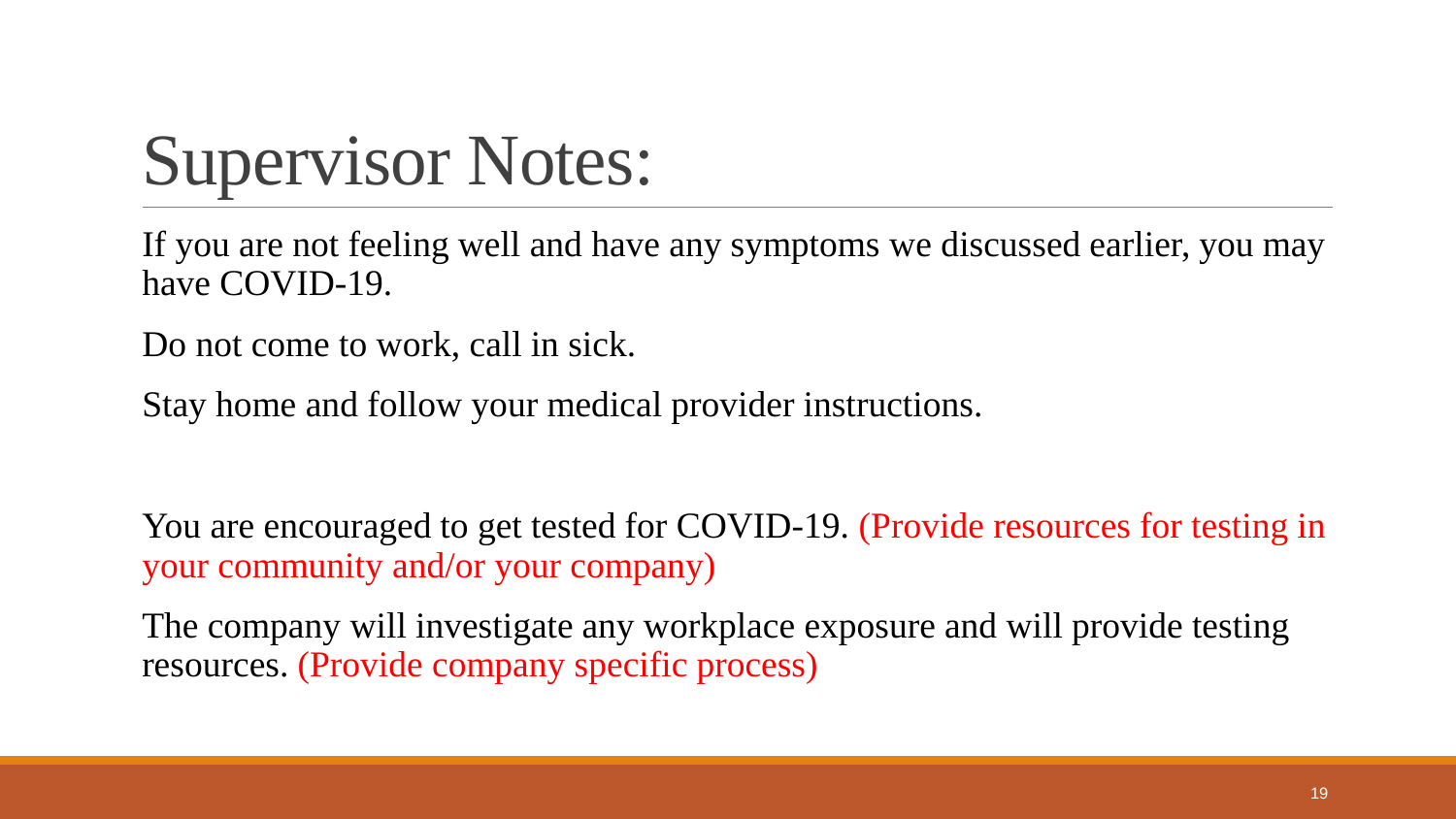### 4. COVID-19 Supplemental Paid Sick Leave

# **Effective Dates: January 1, 2022 to September 30, 2022**

#### **2022 COVID-19 Supplemental Paid Sick Leave**

Effective February 19, 2022

Covered employees in the public or private sectors who work for employers with 26 or more employees are entitled to up to 80 hours of 2022 COVID-19 related paid sick leave from January 1, 2022 through September 30, 2022, immediately upon an oral or written request to their employer, with up to 40 of those hours available only when an employee or family member tests positive for COVID-19.

A full-time covered employee may take up to 40 hours of leave if the employee is unable to work or telework for any of the following reasons:

- $\circ$  Vaccine-Related: The covered employee is attending a vaccine or booster appointment for themselves or a family member\* or cannot work or telework because they have vaccine--related symptoms or are caring for a family member with vaccine-related symptoms. An employer may limit an employee to 24 hours or 3 days of leave for each vaccination or booster appointment and any consequent side effects, unless a health care provider verifies that more recovery time is needed.
- o Caring for Yourself: The employee is subject to quarantine or isolation period related to COVID-19 as defined by an order or guidance of the California Department of Public Health, the federal Centers for Disease Control and Prevention, or a local public health officer with jurisdiction over the workplace; has been advised by a healthcare provider to quarantine; or is experiencing COVID-19 symptoms and seeking a medical diagnosis.
- $\circ$  Caring for a Family Member\*: The covered employee is caring for a family member who is subject to a COVID-19 quarantine or isolation period or has been advised by a healthcare provider to quarantine due to COVID-19, or is caring for a child whose school or place of care is closed or unavailable due to COVID-19 on the premises.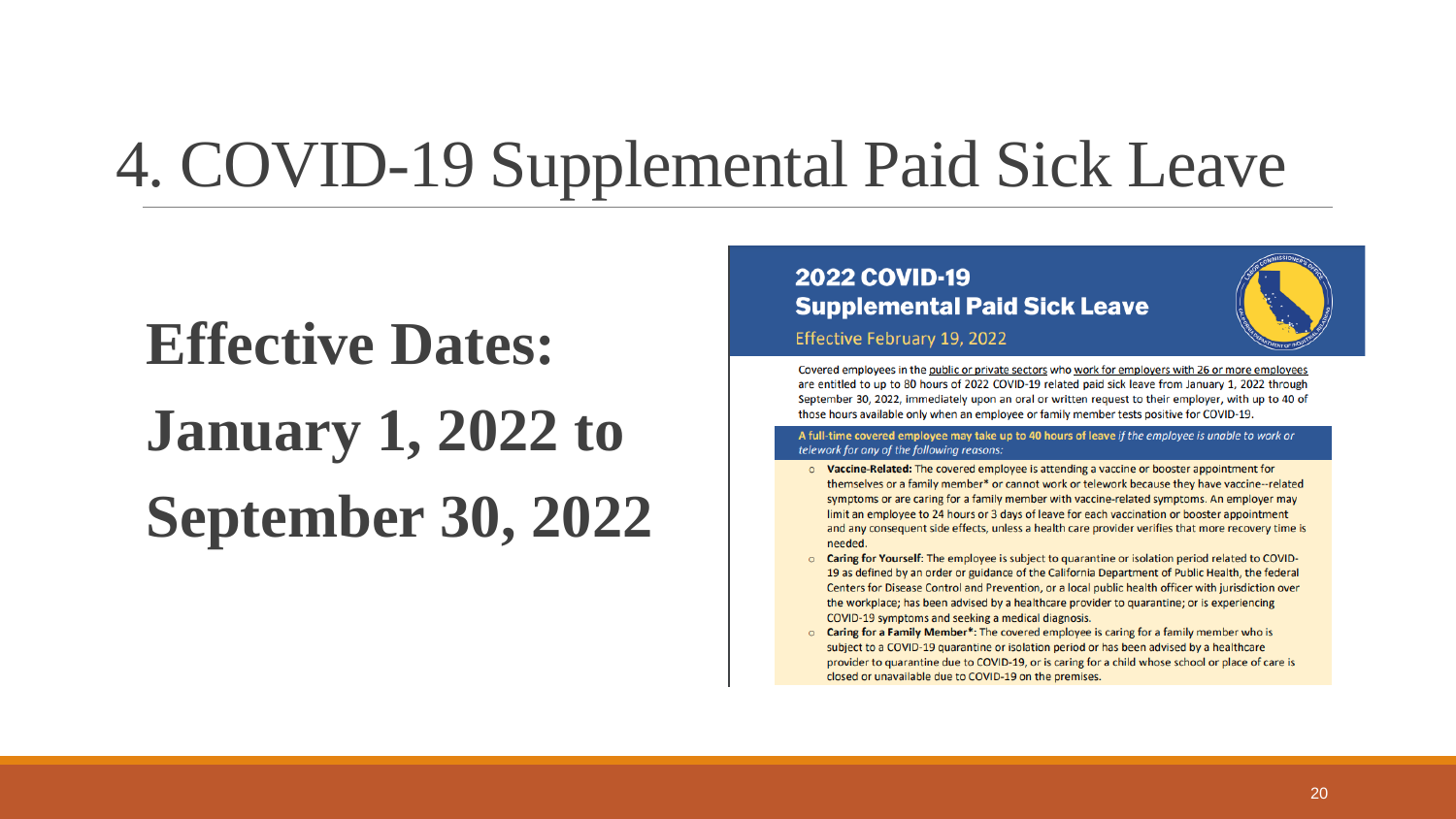### Supervisor Notes:

As a company with more than 25 workers, you have the right of up to 80 hours of paid sick leave for reasons related to COVID-19.

This leave can be used for your own illness or exposure, for vaccination and recovery, or for family care and school/child-care closures due to COVID-19.

If you already took leave for COVID-19 in 2022 but were not paid, you can ask (HR department) to pay you for the time you had to take off work, up to 80 hours. This leave is available until September 30, 2022.

If you have taken your 80 hours of leave but need more time, you can use three days of protected paid sick leave a year. You can use this leave if you are sick or for medical appointments. You can also use it to take care of a family member. This leave is available if you have worked for at least 90 days with the company. Ask (name of company representative) for time off if you are sick. You can ask to use your paid sick leave verbally or in writing.